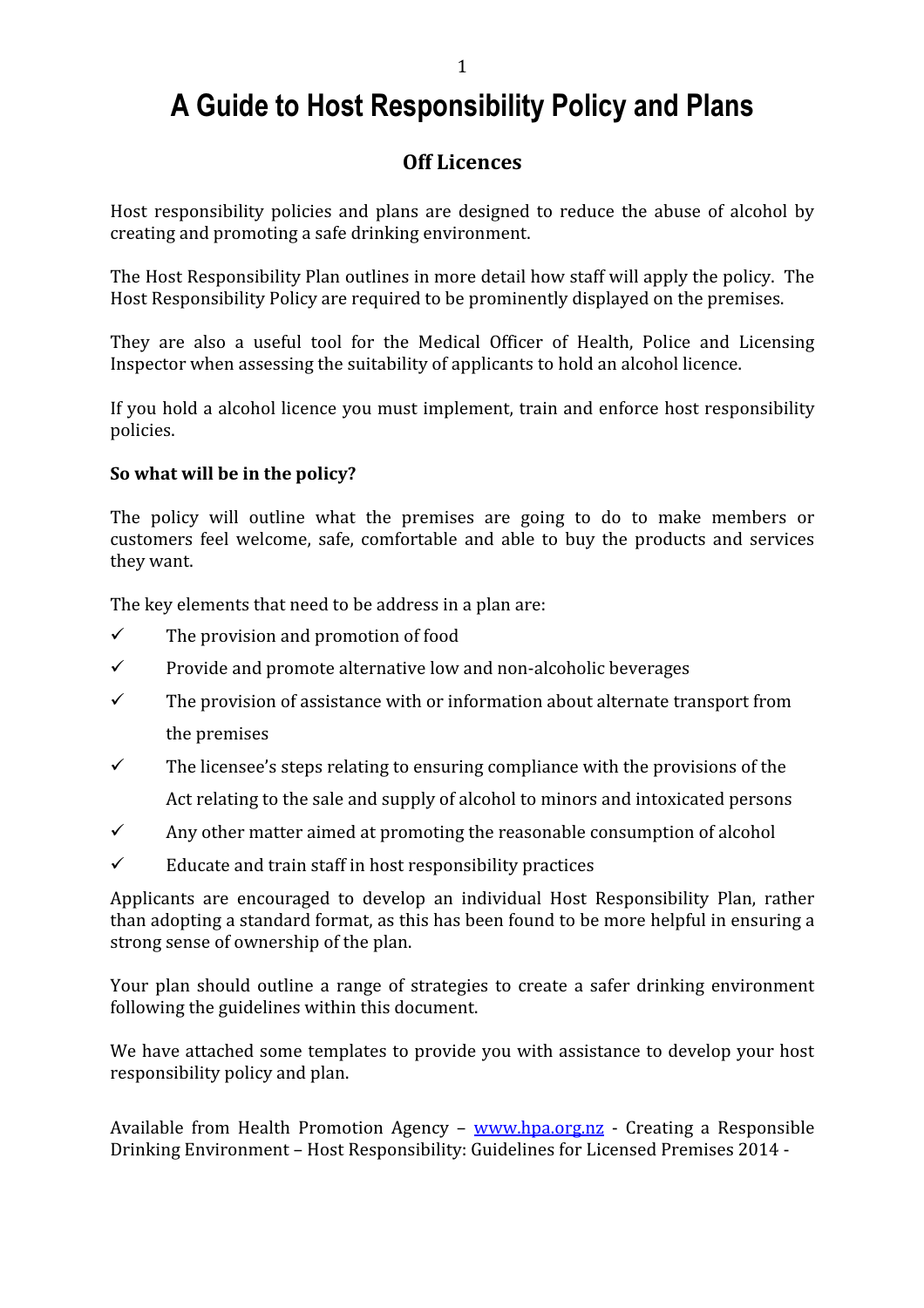Host Responsibility Plan Example

# (Enter name of premises)

# Host Responsibility Implementation Plan

Enter the host responsibility aim of the premises

## 1. Designated Areas

Our designation is: (Delete description as appropriate)

Supervised: No-one under 18 years of age may be on that part of the premises unless they are:

- are accompanied by their parent or legal guardian. A guardian as defined in the Care of Children Act is someone appointed by either the High Court or Family Court who is responsible for providing day-to-day care for the child.
- employed to prepare or serve a meal, sell or supply alcohol, clean or repair etc, remoye or replace equipment, stocktake, check or remove cash; or

OR

Restricted: No-one under 18 years of age may be on that part of the premises unless they are:

 employed to prepare or serve a meal, clean or repair etc, remove or replace equipment, stocktake, check or remove cash.

OR

No Designation: no age restrictions apply to this premises.

# 2. Minors

The Sale & Supply of Alcohol Act 2012 states that it is an offence to sell or supply alcohol, on or from licensed premises to any person who is under the age of 18 years.

If alcohol is served to a minor the penalty is:

A fine of up to \$10,000 for the licensee and/or Suspension of the on-licence for up to 7 days

A fine of up to \$10,000 for the Manager and/or Suspension A fine of up to \$2,000 for the server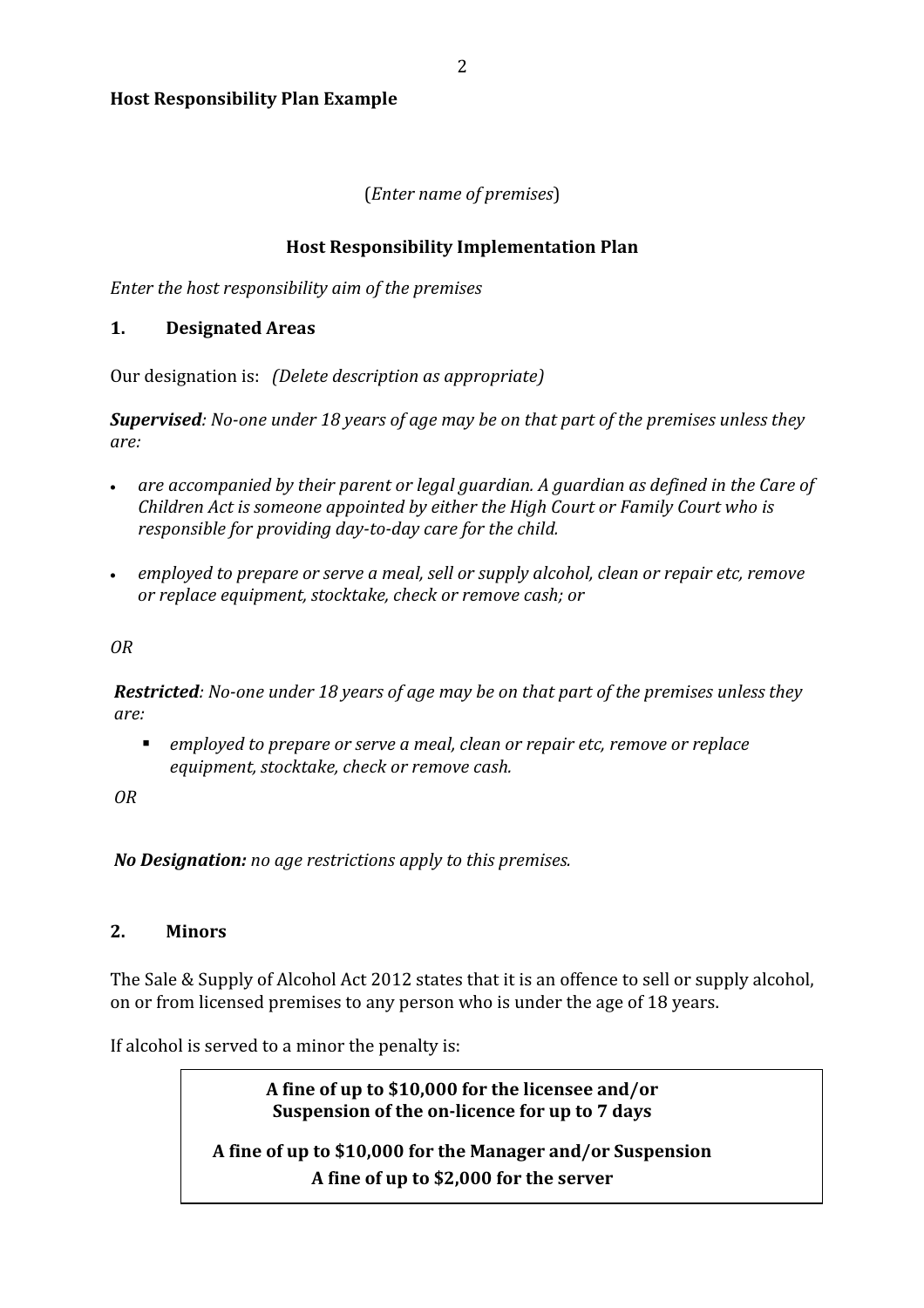## Our policy is that:

- any patron who might be under 25 years of age is asked for identification.
- The only forms of identification that will be accepted from any patron who might be underage are:
	- New Zealand or overseas passport
	- Drivers Licence issued under the Land Transport Act 1998
	- $\bullet$  HANZ 18+ card

These are the only four forms of identification (ID) that will provide you with an automatic defence against a charge of selling alcohol to a minor. Each has a photo for positive identification.

If staff have doubts whether an ID is authentic they should ask for a second form or refuse to allow entry or sale. (Refusal of entry or sale or forged ID are suitable issues for entry in the incident book)

## Steps to verify the age of any person appearing to be under 25 years of age:

(enter company policy including systems in place, steps on how to check an ID, procedure for dealing with fraudulent presentation of ID etc.)

### 3. Intoxication

Under the Sale & Supply of Alcohol Act 2012, it is an offence if the licensee or manager of any licensed premises:

- sells or supplies alcohol to any other person who is intoxicated; or
- allows any intoxicated person to be on or remain on the licensed premises; or
- allows any violent, quarrelsome, insulting or disorderly conduct to take place on the licensed premises.

A patron should be considered to be intoxicated if they are observably affected by alcohol or drugs to the extent that their speech, coordination or behaviour is clearly impaired.

## Instructions for staff on how to identify and proactively deal with intoxicated patrons:

(enter company policy)

### 4. Signage

#### Required:

- a) Original or copy of the licence to be displayed at principal entrance
- b) Duty Manager's name to be prominently displayed
- c) Trading hours
- d) "Prohibited person signage" to be displayed adjacent to points of sale.
- e) Host Responsibility Policy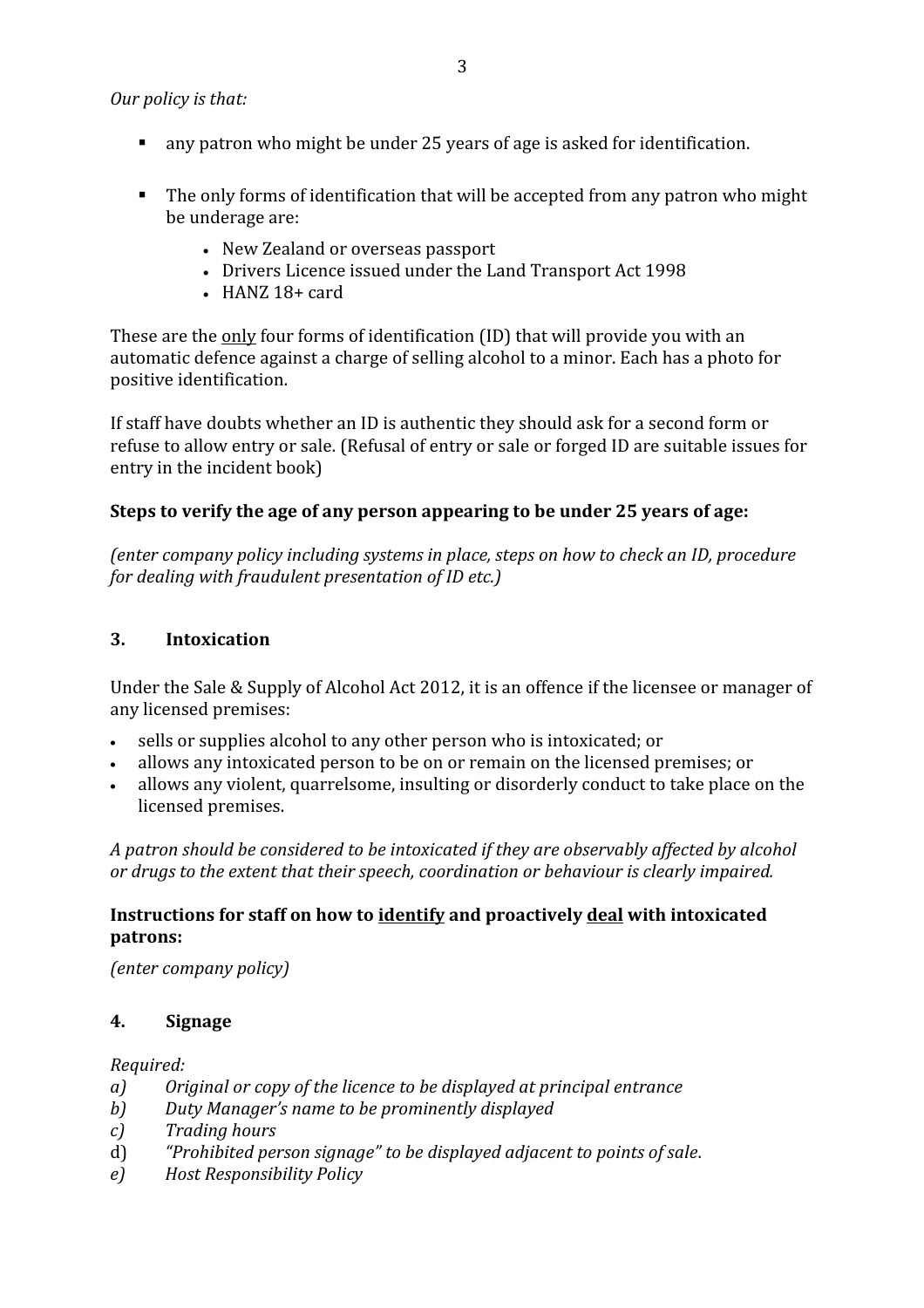Include details on whose responsibility to ensure signage is correct. It is advisable to place the renewal notice next to the licence to show that the licence is current.

# 5. Other

(add any other steps that you require staff to follow to ensure they are implementing good host responsibility practices in areas such as security; promotions, sampling of alcohol , banning party pills, what to do when customers are supplying minors etc)

# 6. Staff Training

All staff should receive regular training on your policies, procedures and host responsibility. Management should ensure that any new employees, whether voluntary or paid, and regardless of their previous experience, should receive training, especially covering the conditions of the licence and the contents of the implementation plan.

This section could include:

- a) A statement of intent regarding staff training
- b) Content of initial and on-going training
- c) Frequency and duration of training
- d) Responsibility for organising and conducting training
- e) Methods to ensure attendance
- f) Reference to location and updating of the staff training manual

### 7. Alcohol Promotions

It is an offence for a licensee or manager to do anything that is intended or likely to encourage people to consume alcohol to an excessive intent. The maximum penalty for any breach is \$10,000 plus the possibility of licence variation, suspension or cancellation – ref S237.

In this section:

- a) List the type of promotion your premises run or intend to run and include the reasons for each promotion (give recognition to and acceptance of the "National Guidance on Alcohol Promotions for Off Licences" available from HPA)
- b) Detail the management systems for promotions that will ensure that they do not lead to excessive consumption.
- c) Alcohol tastings the requirement to have free water available